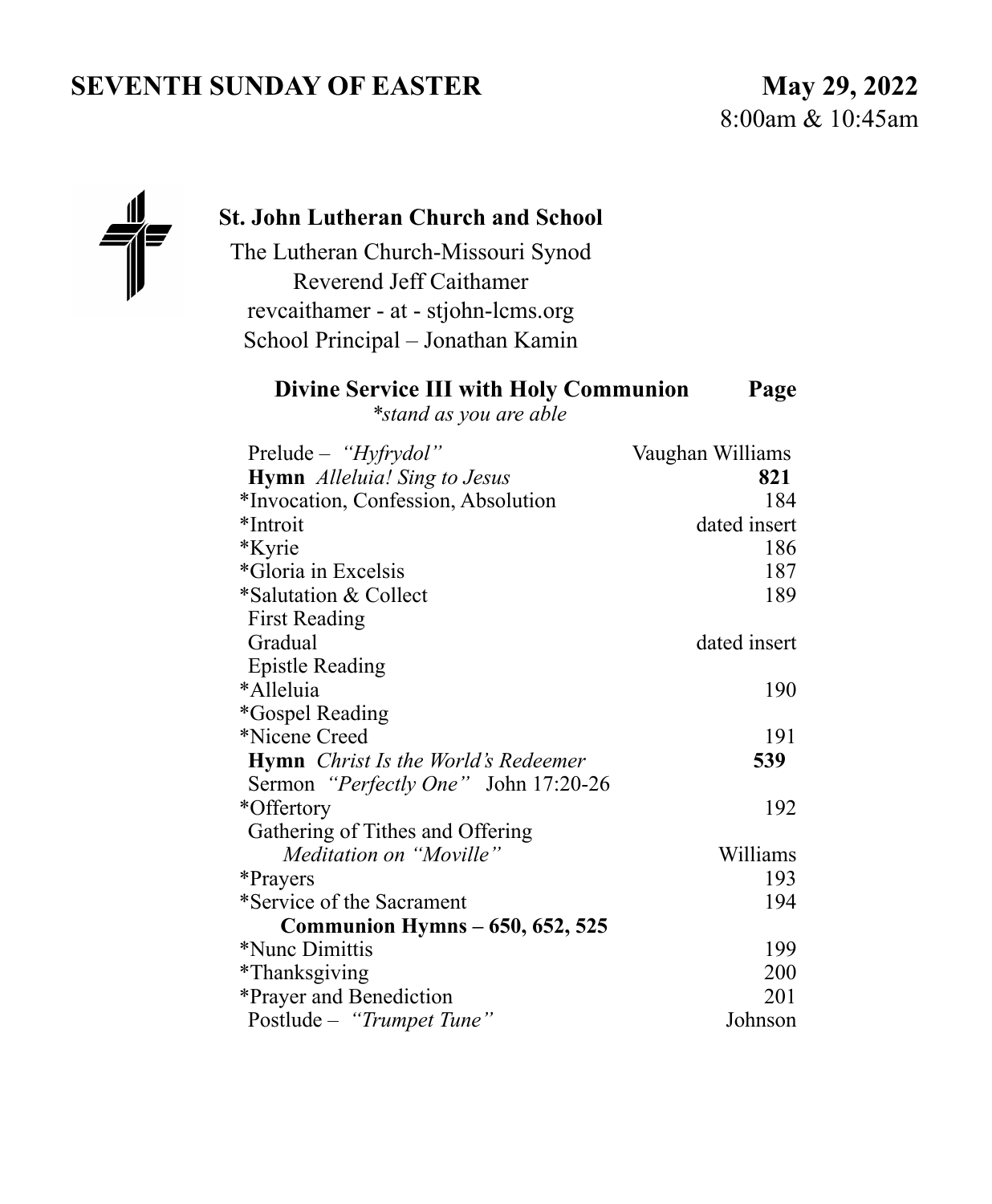**WELCOME TO ST. JOHN!** We ask members and guests to fill out an attendance card located by the hymnals; indicate your attendance at Holy Communion. Cards may be placed in the offering plate. Note that there are two glasses in the center of each tray with diluted wine.

**SERVING TODAY - Preaching & Presiding:** Rev. Jeff Caithamer. **Organist:** Keith Williams. **Elders:** 8:00 – Todd, Dave, Rex, Bob; 10:45 – Nick, Matt, Jim, Chris. **Ushers:** 8:00 – Nicholas & Jack; 10:45 – Colin & Kai.

**ABOUT THE LORD'S SUPPER**: Our congregation is a member of the Lutheran Church-Missouri Synod, a family of congregations who pledge themselves to teach and to believe the same doctrines. We invite those persons who are members in good standing of a congregation of the Lutheran Church-Missouri Synod or of a church in fellowship with the LCMS to receive the sacrament. We want to express our sincere welcome to guests and to assure them that it is in their spiritual interest that we practice closed communion. Guests desiring to learn more about our beliefs are asked to make an appointment to speak with our pastor.

**OUR CONGREGATIONAL FAMILY** *–* The altar flowers are given today by Dan & Joanie in celebration and thanksgiving to God for their 40th wedding anniversary today. We also remember the following people in our prayers: *for peace, hope, and comfort:* Kenneth-father of Jill, Bill-brother of Jim; *for healing and recovery:* Charlene, Karl-brother of Judy, Judy, Lindsey, Roger- father of Stephanie, Jim, Brian, Larry, Teresa, Barbara, Karla, John, Tom, Hendricks, Maria, Merv, Rebecca, Roy, Dan, Todd, Brett; *for successful treatments:* Barb, Luke, Earl, Linda, Joan, Jeanette, Nancy; *for those in the military:* Adam, Nick, Andy, Brandon, Zachary, David; *for our homebound:* Betty, Lavina.

For requests for the prayer chain or to be added to the chain: <http://stjohnmedia.org/church/PrayerList.html>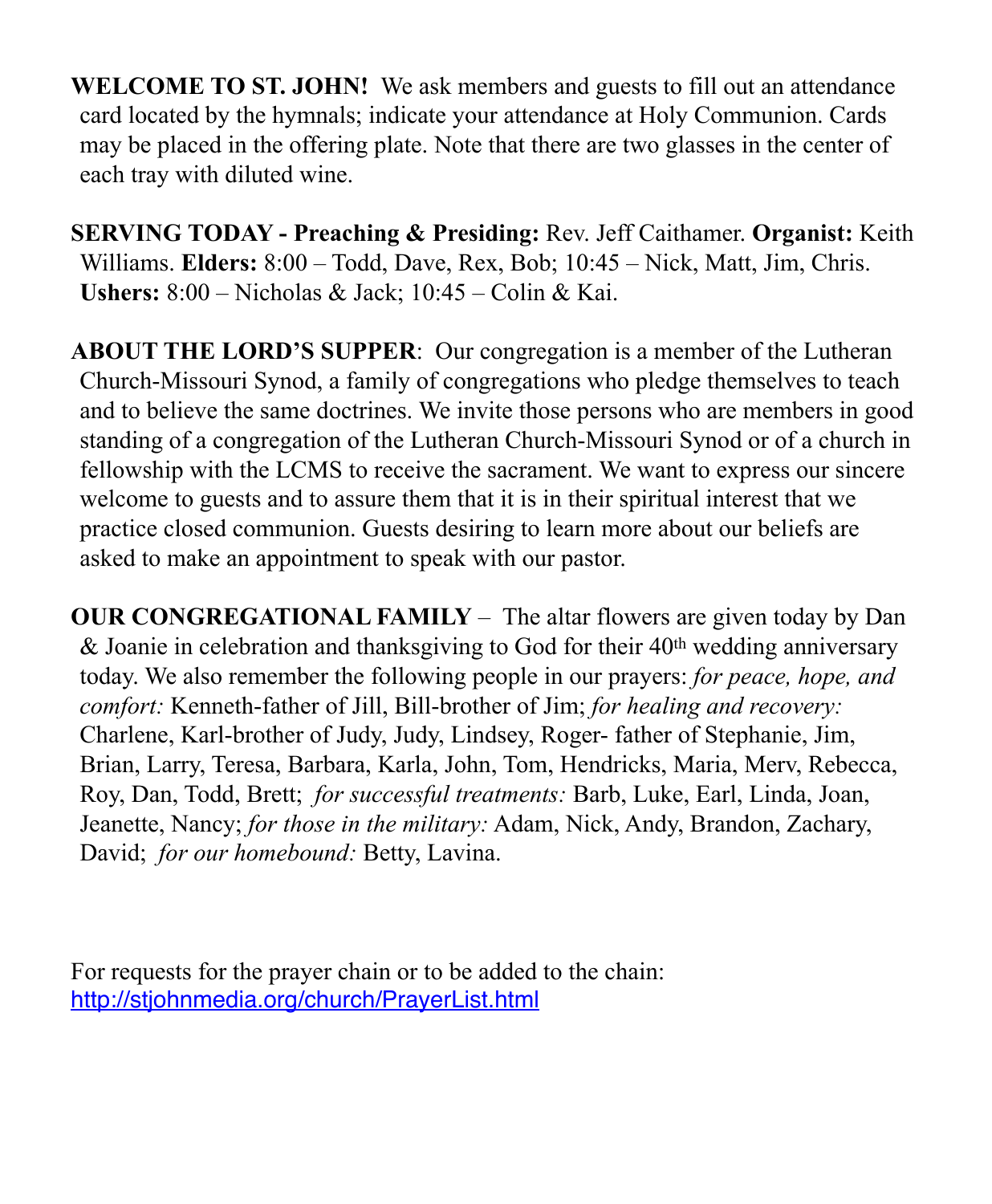### **OUR WEEK AHEAD**

| <b>Today</b>   | 7th Sunday of Easter; 8:00 Holy Communion; 9:30 Adult Bible Class, |  |
|----------------|--------------------------------------------------------------------|--|
|                | Sunday School; 10:45 Holy Communion                                |  |
| Monday         | Memorial Day; Church & School Closed                               |  |
| <b>Tuesday</b> | 10:00 Adult Bible Class                                            |  |
| Wednesday      | 7:15 Holy Communion                                                |  |
| <b>Sunday</b>  | Pentecost; 8:00 Holy Communion; 9:30 Adult Bible Class, Sunday     |  |
|                | School; 10:45 Holy Communion                                       |  |

**The Church and School Offices** will be closed Monday, May 30th for Memorial Day.

**Garage Sale, June 10-11 is Canceled –** Sincerest thank you's to everyone who volunteered. Your willingness to help is greatly appreciated. The event is a very large undertaking, requiring a lot of help and there wasn't enough people signed up for set up/ clean up.

**Sunday School News –** We would like to acknowledge and thank our faithful Sunday School Teachers for the year. Pam, Sara, Stephanie, Katie, Karen, Bill, and Don. Their willingness and flexibility were a blessing.

**Office Hours** – The Church Office's summer hours will be 10am-2pm starting May 31<sup>st</sup>. The School Office will not have regular office hours. If you need to get in touch with the School Office staff for any reason over the summer, please call the school office at  $(217)$ 359-1714. Messages will be checked regularly. You may also reach them through email at kschmidt - at - stjohnls.com.

**Round Barn Manor Food Pantry Program Update –** An administrator has been found. We are in need of extra helpers to pick up the order at the food bank once a month. In the past, the order would fill two minivans or similar size vehicles. Please consider helping on a monthly or on a rotating basis. If you are interested in helping out, please contact the school office for more information.

**Prairie Gardens Gift Cards –** There are only a few cards left. Gift cards can be used on any purchase at Prairie Gardens, do not expire, and will carry a balance if you spend less than \$20. PTF gets 20% from each card sold. Gift cards are available now in the school office.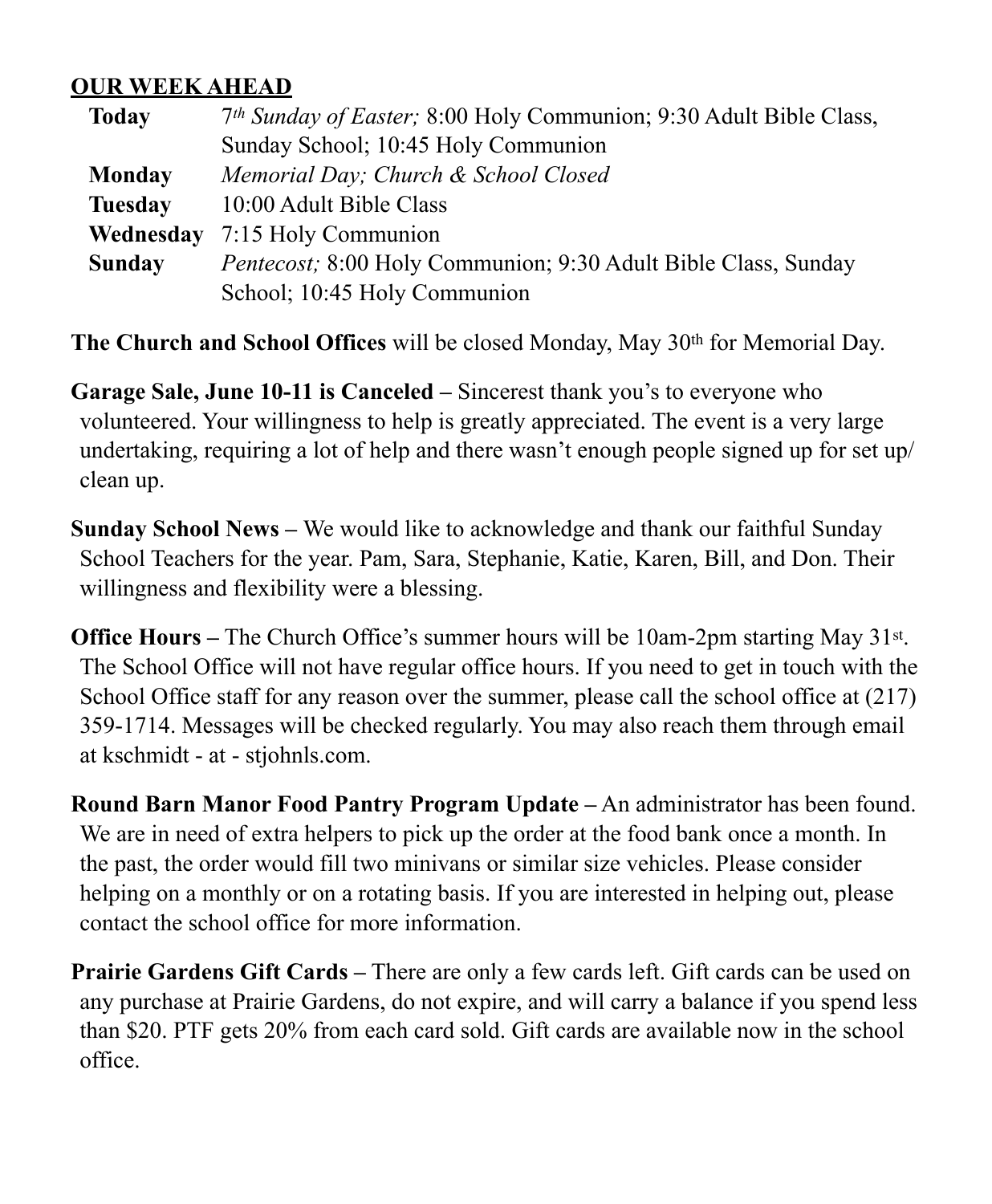**St. John Lutheran School** is seeking a part-time music teacher as well as a part-time Spanish teacher for our school. Any interested candidates, please contact Principal Jonathan Kamin at jkamin - at - stjohnls.com.

# **EDUCATION HOUR TODAY**

**Adult Bible Class –** led by Pastor Caithamer in the fellowship hall **Sunday School** – Kindergarten through High School will meet in the Sanctuary for opening before class. 3/4yrs will meet in their classroom for opening.

| $3/4$ yrs Room 4C           | $4th$ –5th             | Room <sub>1</sub> C |
|-----------------------------|------------------------|---------------------|
| $K-1$ <sup>st</sup> Room 5B | $6th$ - $8th$          | Conference Room     |
| $2nd - 3rd$ Room 2C         | High School Youth Room |                     |

**Sunday School –** We are looking for volunteers to teach in the summer. Please consider signing up for a few Sundays. This would also be a great opportunity for your college students who are home for the summer. Materials are provided. There will be a sheet to leave your name and number so that Cindy Jones can contact you with more information as the time gets closer. The sign-up sheet will be posted by the Fellowship Hall.

**Housing Sponsor –** One of our former members, Clara (daughter of John & Jennie) will be interning with Keith Williams at Buzard Pipe Organ Builders in June. She is seeking a place to stay in Champaign during the last week of June. Clara is asking if any St. John family might be able to offer a place to stay.

**Vacation Bible School - Friends of Luther June 20-24 9:00-11:30am –** The name Martin Luther may ring a bell, but do you know Elisabeth Cruciger? Phillip Melanchthon? And what did they all believe? Come learn as these and other friends of Luther teach the basics of the Christian faith, five of the six chief parts of the Catechism. Students will hear Bible stories, as well as sing songs, make crafts, play games and eat snacks. They will do this while learning about our one true God, and how He is our fortress. Registration is open for children 3 years old (and potty-trained) to completed 5th grade at https://vbsmate.com/stjohnchampaign. Any questions, please email vbs - at stjohnls.com.

**VBS Donation Requests** have now been posted on the bulletin board by the Fellowship Hall. Various items are needed to provide snacks for each day of VBS during the week of June 20th. Please use the donation slips provided for requests and return your donated items to the coat room by June 17th, 2022. Please contact Donna, with any questions you may have. Thank you.